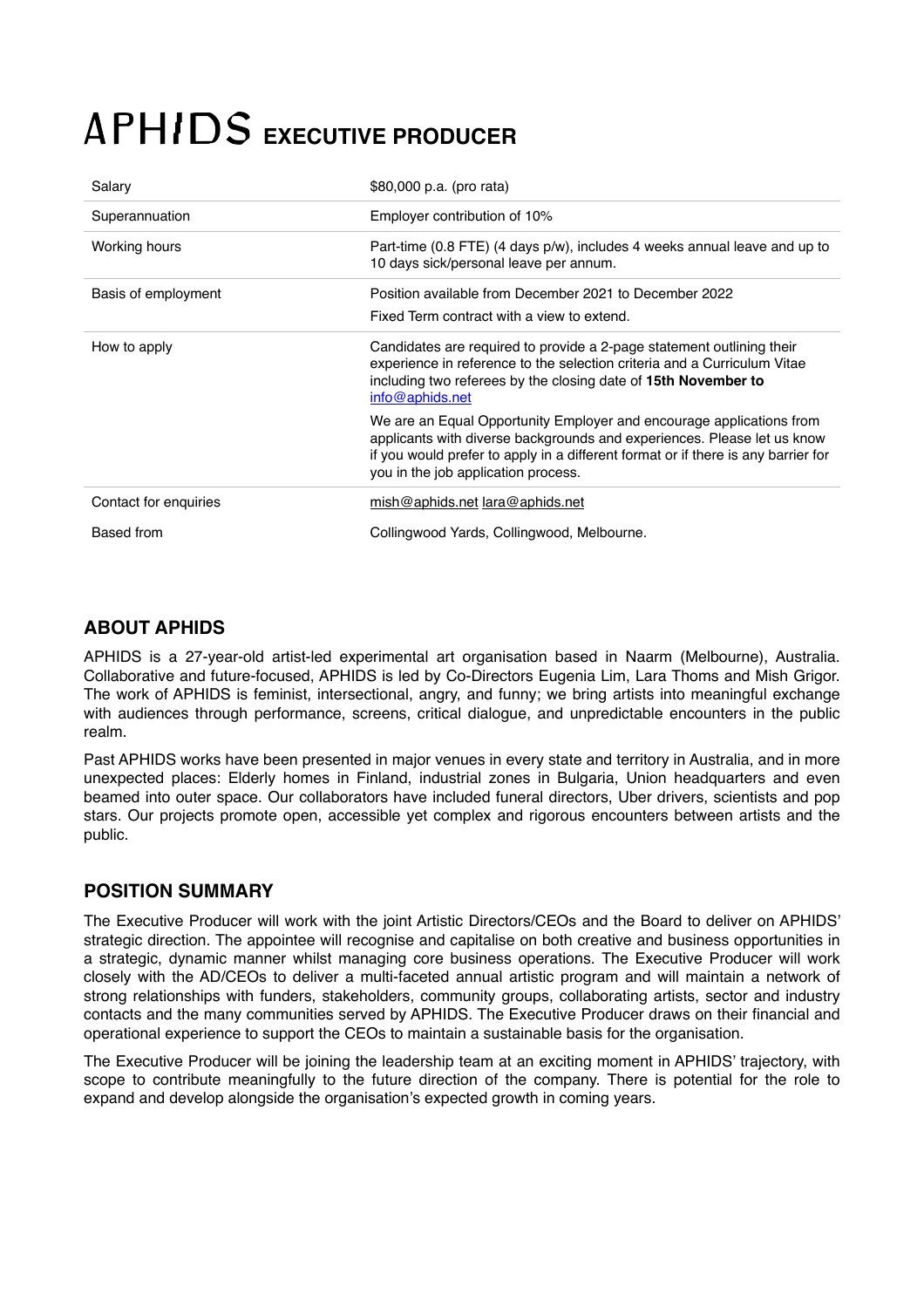# **KEY RESPONSIBILITIES**

- − Negotiate and develop contracts with artists, venues, festivals, co-presenters and funders, and take the lead in successfully producing Company performances, programs, and events nationally and internationally.
- − Maintain and expand public sector funding and grow private sector and philanthropic income streams with a view to building long-term relationships.
- − Author and acquit funding submissions to Local, State and Federal Government agencies and philanthropic trusts.
- Develop systems and processes to execute the strategic plan.
- Service the board through the preparation of papers and ensure legal governance and compliance as an incorporated association.
- − Oversee the management of the company's database of partners including artists, presenters, funders, sponsors, suppliers, and individual donors.
- Drive marketing and communications, including digital marketing as directed by the marketing strategy.
- − Enable the Company to achieve maximum productivity and outcomes within budget.
- Prepare and monitor the budgets and oversee the financial management and bookkeeping, including audit processes.
- With the Bookkeeper, and under instruction from the Co-AD/CEOs, manage company payroll and mandatory benefits to employees.
- − Manage and delegate responsibility to contractors/consultants as required.
- − Manage the office and systems, including archiving and file management
- − Manage and maintain online presence including website, podcast, and online shop

## **SPECIAL REQUIREMENTS**

Due to the nature of the organisation, work outside of office hours is expected and some national and international travel may be required. This may include on occasions evenings and weekends. From time to time, other duties outside the scope of this position description may also be required.

## **SELECTION CRITERIA**

#### **KNOWLEDGE, SKILLS AND EXPERIENCE**

#### **Essential**

- − Experience in the performing arts or related industry, and in particular, experience producing creative projects.
- − Comprehensive knowledge of the Australian arts sector and its funding and administrative bodies.
- Experienced in fundraising in the government, philanthropic sector and production of funding submissions and acquittals.
- Demonstrated success in sourcing external funding including grant development.
- Experience in financial and budget management, including organisational planning, financial and human resources (and related software including Xero or equivalent).
- − A well-developed ability and commitment to lead in a collaborative leadership structure, develop options, resolve problems and work in a small, focused team.